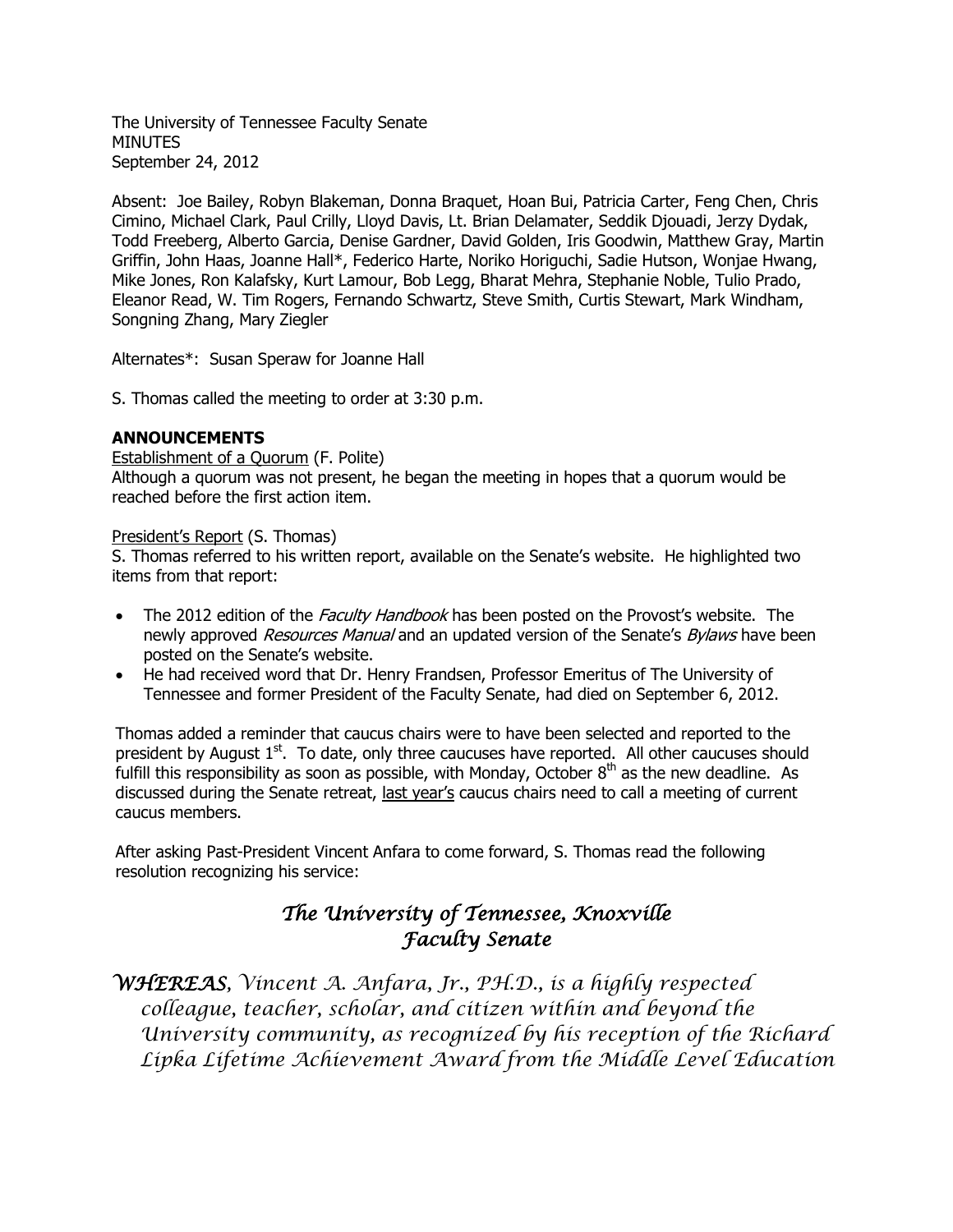*Research Special Interest Group of the American Educational Research Association; and*

- *WHEREAS, he has served with distinction as President of the Faculty Senate during the 2011-2012 academic year, maintaining the reputation of the Faculty Senate through his diligent leadership and capable representation of faculty issues at the campus, system, and board levels; and*
- *WHEREAS, he has left and continues to leave his mark on higher education in the State of Tennessee through his thoughtful interactions with administrators, faculty, staff, and students on and outside the campus; and*
- *WHEREAS, he has also served the Faculty Senate and the faculty of this campus as a member of the Tennessee University Faculty Senates and the UT Faculty Council and as a member and chair of various Faculty Senate, campus, and University committees and task forces;*
- *THEREFORE, BE IT RESOLVED THAT The University of Tennessee, Knoxville Faculty Senate expresses its sincere appreciation to*

# *Vincent A. Anfara, Jr., PH.D.*

*for his exemplary leadership and service to the Faculty Senate and The University of Tennessee; and*

*BE IT FURTHER RESOLVED THAT a copy of this Resolution be presented to Vincent A. Anfara, Jr., PH.D, and that the Resolution become part of the minutes of the Faculty Senate meeting held on September 24, 2012.*

*Secretary President*

 *Fritz Polite Steve R. Thomas*

Thomas suggested that the acceptance of the resolution be indicated by a round of applause, which was given.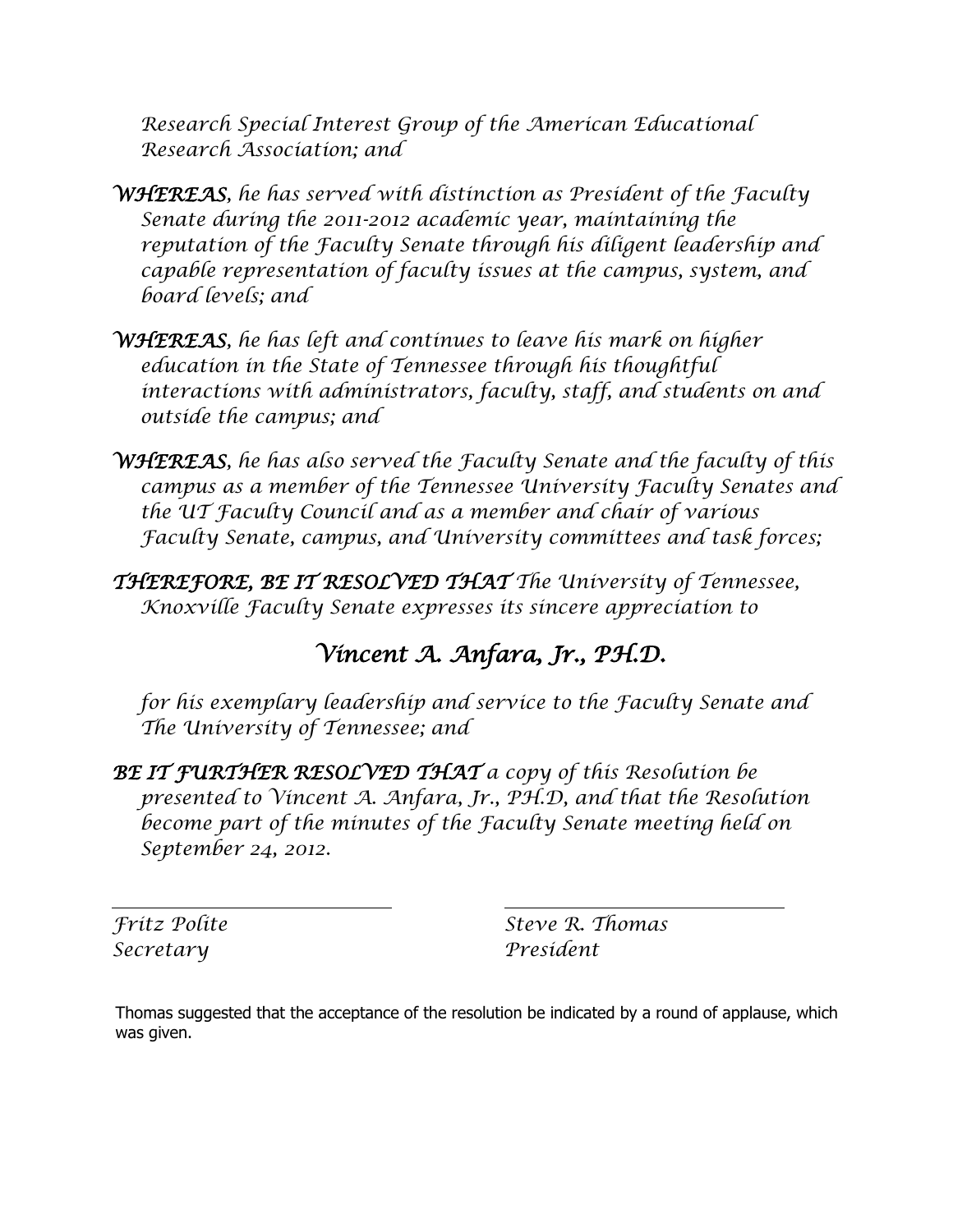Thomas noted that there would be no report from Chancellor Cheek today because he is out of town attending a meeting of the International Fertilizer Development Center of which he is a board member.

Provost's Report (S. Martin)

S. Martin addressed the following topics:

- The Tennessee Teaching and Learning Center established four years ago to seek ways to improve teaching and learning results, is undergoing a program review. Such review is typical of all academic and non-academic units. We need to determine how resources are being used and how priorities are being set to maximize impact. The Teaching and Learning Council is involved in this review. Broad input is desired from all faculty members, who are the primary constituents of the Center.
- John Zomchick is working on revisions to the promotion process for non-tenure track lecturers. A proposal should be presented soon to the Faculty Affairs Committee.
- A question had been raised during the recent meeting of the Executive Council concerning a resolution passed by the Senate in April requesting action by the Board of Trustees to expand the definition of academic freedom to include protection for shared governance activities. She expects a response will be coming soon from Chancellor Cheek on this matter.
- A wellness program for faculty and staff is a development with involvement from many parts of the campus community: nutrition, nursing, kinesiology, etc.
- The Council of Deans is considering the status of interdisciplinary programs and, in particular, how to remove barriers to such work. One problem is a lack of information about the available possibilities. The Senate might wish to consider this topic for discussion. Martin would be interested to hear from anyone wishing to take part in this evaluation.

# **MINUTES**

# Faculty Senate Minutes

S. Thomas noted that a quorum was now present, in time for consideration of the minutes for the Faculty Senate meeting on May 7, 2012. He asked if there were any questions about or revisions suggested to these minutes. It was noted that the review of Graduate Council minutes did not indicate the date of that meeting. S. Thomas suggested that the final sentence in the section be changed to read as: "The minutes of the meeting on April 12, 2012 were accepted unanimously." This change was accepted by common consent. A motion to approve these minutes as revised was made by J. Koontz and seconded by P. Daves. Motion passed by voice vote.

#### Faculty Senate Executive Council

Minutes from the September 10, 2012, meeting of the Executive Council were received as information.

# **MINUTES POSTED ELECTRONICALLY**

# Undergraduate Council (M. Theriot)

M. Theriot presented the minutes from the September 4, 2012, meeting of the Undergraduate Council. These minutes included minor catalog edits and corrections implemented over the summer and a report of the Curriculum Committee outlining changes (effective Fall 2013) for the College of Business Administration, Department of Statistics, Operations and Management Science; College of Education, Health and Human Sciences, Service Learning Honors Program; Department of Theory and Practice in Teacher Education, English Language Learning Minor; and University Studies Program. The minutes were approved by voice vote.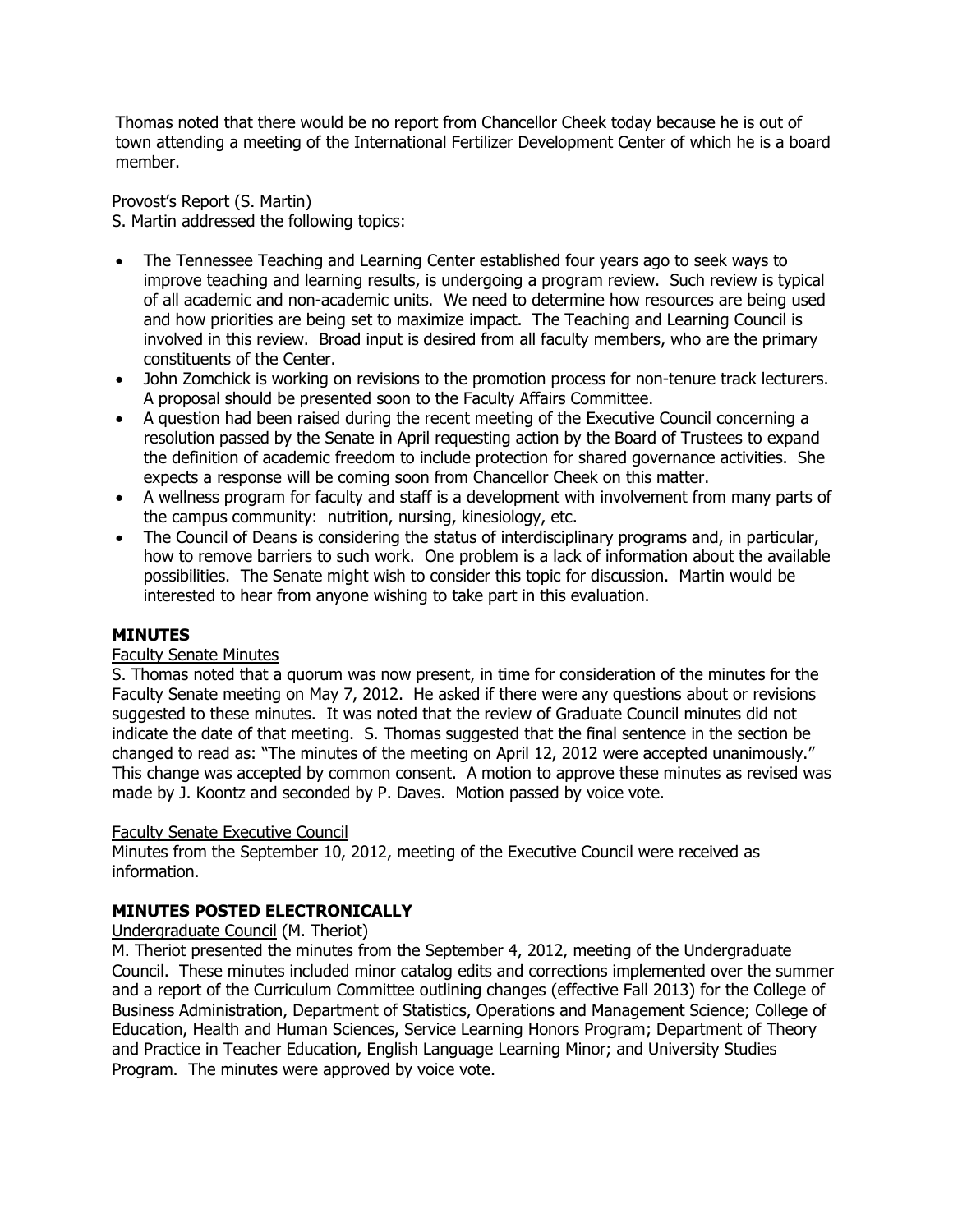# **PREVIOUS BUSINESS**

Letter from Chancellors Cheek and Arrington Concerning Resolution on Support for Benefit Equality In the absence of the Chancellors, S. Thomas read the letter (posted on the Senate's website prior to the meeting) that had been offered in response to the resolution adopted by the Senate on April 2, 2012. He then opened the floor for discussion of the letter.

The general tone of that discussion was that the letter did not fully address the issues raised within the resolution. For example, no information was provided about which state laws or policies are preventing such equality actions from being taken. There is no indication what avenues for further dialogue on the subject are available. How much latitude (if any) does the campus have to create policies that apply only to our own employees? The brevity of the response was considered shocking and inconsistent with statements that diversity is valued on this campus. Receiving such a short response, with no discussion or advocacy for an open discussion should be deemed unacceptable.

S. Milewski, Chair of the Benefits and Professional Development Committee, stated that the committee had not met since the letter was released but would consider the letter during its next scheduled meeting. He noted that the documentation supplied with the resolution addressed many of the concerns being raised in this meeting: e.g., what policies our peers and aspirational peers have in place?

## **REPORTS OF STANDING COMMITTEES**

#### Faculty Affairs Committee (P. Daves)

P. Daves presented a resolution that proposed various revisions to the Faculty Senate Bylaws that would allow for the possibility of lecturers and clinical instructors to serve as members in the Faculty Senate and to vote on the election of senators. Since revisions to the *Bylaws* require advance notice of 28 days, a vote on this resolution will not take place until the October meeting of the Senate.

Lecturers and clinical instructors are excluded from serving as senators or voting for senators because of *Bylaw* requirements specifying a rank, or equivalent rank, of assistant professor or higher. Clinical or research professors (also non-tenure track faculty) with the required equivalent rank are already eligible to take part in these activities. The proposed changes would allow nontenure track teaching faculty whose ranks are different the same level of representation in the governance processes by adding those ranks to the sections of the  $Bylaws$  addressing (1) eligibility to serve as senators; (2) the census upon which apportionment of senate seats is based; and (3) eligibility to vote for senators. Two additional changes would allow service by research faculty with equivalent rank on the Research Council and service by lecturers and clinical instructors, or faculty with equivalent rank, on the Undergraduate Council. To allow immediate representation of lecturers or clinical instructors within the Faculty Senate, a special election will be conducted for ten at-large senators from nominations assembled by the Non Tenure Track Advisory Group. In future elections, lecturers and clinical instructors would be eligible to participate on the same basis as other faculty.

The floor was opened for discussion.

- Tenured and tenure-track faculty positions are relatively stable. Would adding non-tenure track faculty open us to wider swings in apportionment of senate seats? Possibly, but available data does not suggest a problem. Many lecturers have held year-by-year appointment for many years.
- How has this proposal been vetted? Discussions have been going on for approximately two years, starting with the Non Tenure Track Advisory Group.